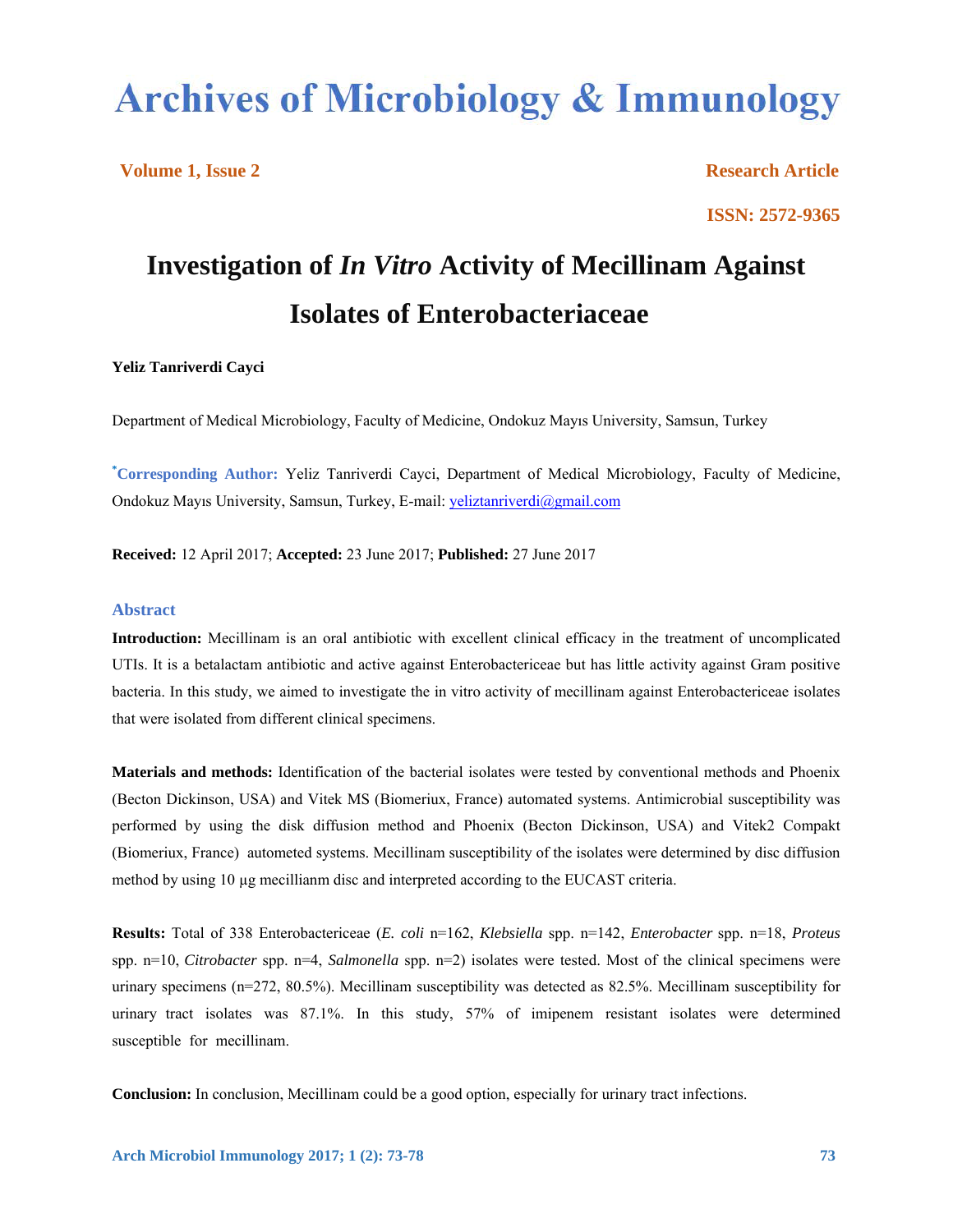**Keywords:** Mecillinam; Enterobactericeae; Susceptibility

#### **1. Introduction**

Mecillinam is an antibiotic from beta-lactam group. Contrary to penicillin and cephalosporins, instead of 6-amidino, its structure contains 6-acylamino side chains. It is effective against Gram negative bacteria, particularly from Enterobactericeae family, while its effect against Gram positive bacteria is low [1]. Upon examining the efficiency of mecillinam, it was observed that no enzyme participating in the synthesis of cell wall was inhibited and that spheroplasts with rapid lysis were not formed. It is considered that the efficiency of mecillinam comes from its affinity to penicillin-binding protein 2. Contrary to the majority of other beta-lactam antibiotics, it does not bind with penicillin-binding protein 1 or 3 [2,3]. Also, due to its resistance to the effect of beta-lactamase hydrolysis, it has more effect on Enterobactericeae [4]. When taken orally, 21% of the mecillinam dose is disposed of urinary (three inactive metabolites and one active metabolite), while an important amount is released through the biliary tract.

Mecillinam, especially in North European countries, is a preferred choice in the treatment of non-complicated infections of lower urinary tract because of its high-tolerability and low side effects profile [5]. Mecillinam is not the preferred and frequently used antibacterial agent in our country. However, because of the rapidly increasing resistance today, we believe that in the following years it may become a good choice for treating non-complicated infections of lower urinary tract.

Susceptibility of gram negative bacteria to mecillinam has not been studied in our country. In this study, our goal is not just to examine urinary system parameters, but also to examine in vitro effectiveness of mecillinam on gram negative bacteria isolated from other clinical examples, thus providing a contribution to the literature.

#### **2. Material and Methods**

In the study, 338 Enterobactericeae isolated from clinical samples was tested. The identification of bacteria was conducted using conventional methods (EMB Agar colony view, oxidase reaction, TSI, Indole), and urea, motion and citrate reproduction properties using Pheonix (Becton Dickinson, USA) and Vitek MS (Biomeriux, France) automatized systems. Antimicrobial susceptibility of bacterial isolates was examined with disk diffusion method using Pheoenix (Becton Dickinson, USA) and Vitek2 Compakt (Biomeriux, France) automatized system. Susceptibility to mecillinam was examined using 10 µg mecillinam disk and MHA medium with KirbyBauer disk diffusion method. The results were evaluated according to susceptibility limit values (≥15 susceptible, 15> resistant) proposed for *E. coli*, *Klebsiella* spp. and *Proteus mirabilis* isolated from EUCAST urinary system samples [6].

### **3. Results**

Total of 162 *E. coli*, 142 *Klebsiella* spp., 18 *Enterobacter* spp., 10 *Proteus* spp., 4 *Citrobacter* spp., 2 *Salmonella* spp. isolates were tested in the study.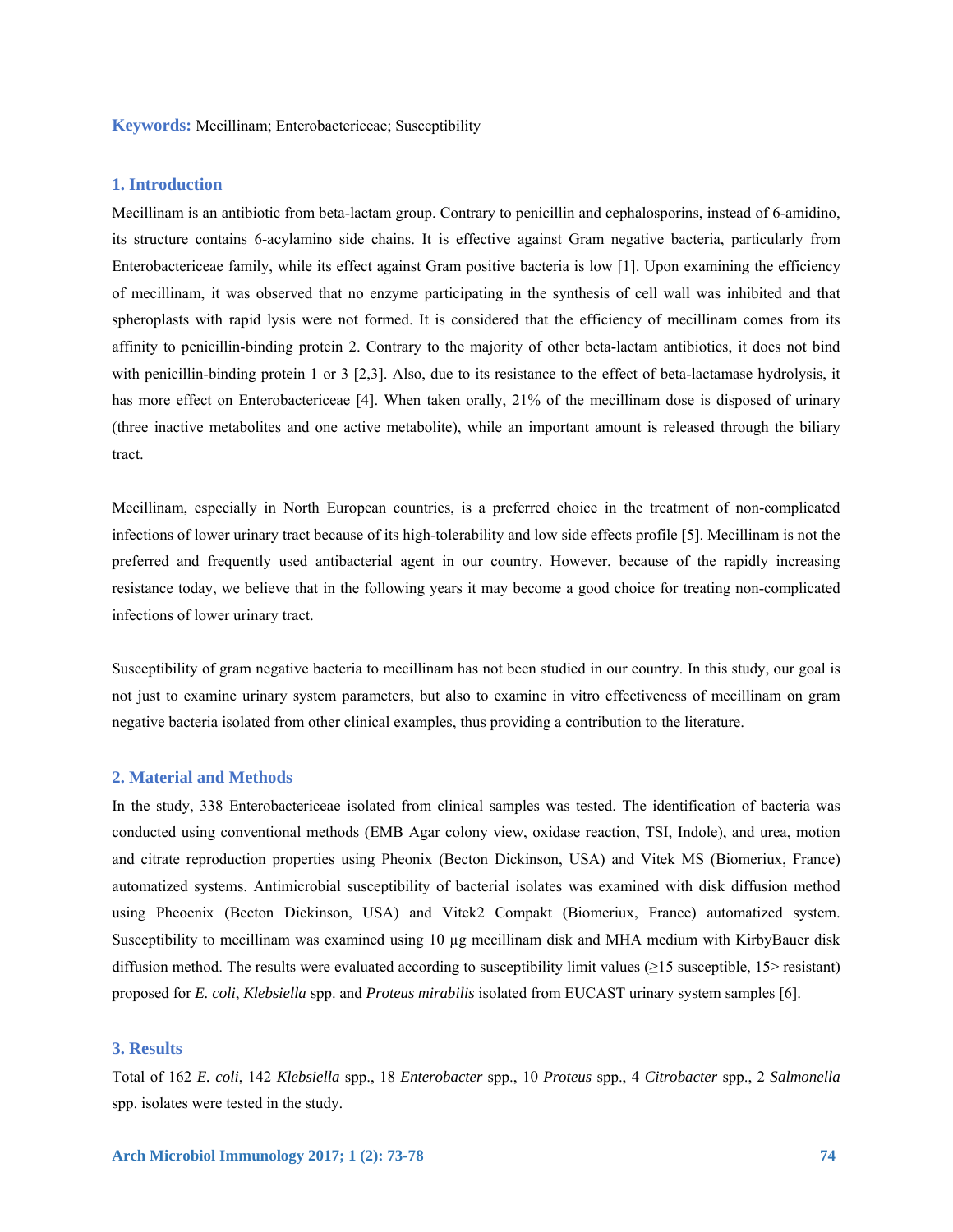A significant part of sample types in the study consists of urinary isolates (n=272, 80.5%). Besides that, blood  $(n=23, 6.8\%)$ , contusion  $(n=24, 7.1\%)$ , respiratory tract  $(n=9, 2.6\%)$ , stools  $(n=2, 0.6\%)$  and sterile body fluid  $(n=1, 1)$ 0.3%) samples were also included in the study. Susceptibility to mecillinam was determined to be 82.5%. When the susceptibility to mecillinam was examined according to sample types, the susceptibility to mecillinam in urine isolates was 87.1%. Susceptibility to mecillinam according to sample types is given in Table 1.

| Specimen (n)           | <b>Susceptibility to mecillinam</b> |
|------------------------|-------------------------------------|
| Urine $(272)$          | 237 (87.1%)                         |
| Contusion (24)         | 13 (54.1%)                          |
| Blood(23)              | $19(82.6\%)$                        |
| Respiratory tract (9)  | 7(77.7%)                            |
| Sterile body fluid (1) | $1(100\%)$                          |
| Stools (2)             | $2(100\%)$                          |

**Table 1:** Susceptibility of mecillinam according to specimens.

The most tested isolate in the study was *E. coli* (n=162), followed by *Klebsiella* spp. (n=142) isolates. Susceptibility to mecillinam in *E. coli* isolates was 94%. In *Citrobacter* spp. (n=4) and *Salmonella* (n=2) isolates, susceptibility was 100%, however the number of tested isolates was very small (Table 2).

| Bacteria (n)                  | Susceptibility to mecillinam $n(\%)$ |
|-------------------------------|--------------------------------------|
| <i>E. coli</i> (162)          | 152(94%)                             |
| Klebsiella spp. (142)         | 98 (69%)                             |
| <i>Enterobacter</i> spp. (18) | 16(89%)                              |
| Proteus spp. $(10)$           | 7(70%)                               |
| Citrobacter spp.(4)           | $4(100\%)$                           |
| Salmonella spp.(2)            | $2(100\%)$                           |

**Table 2:** Susceptibility of mecillinam according to bacterial isolates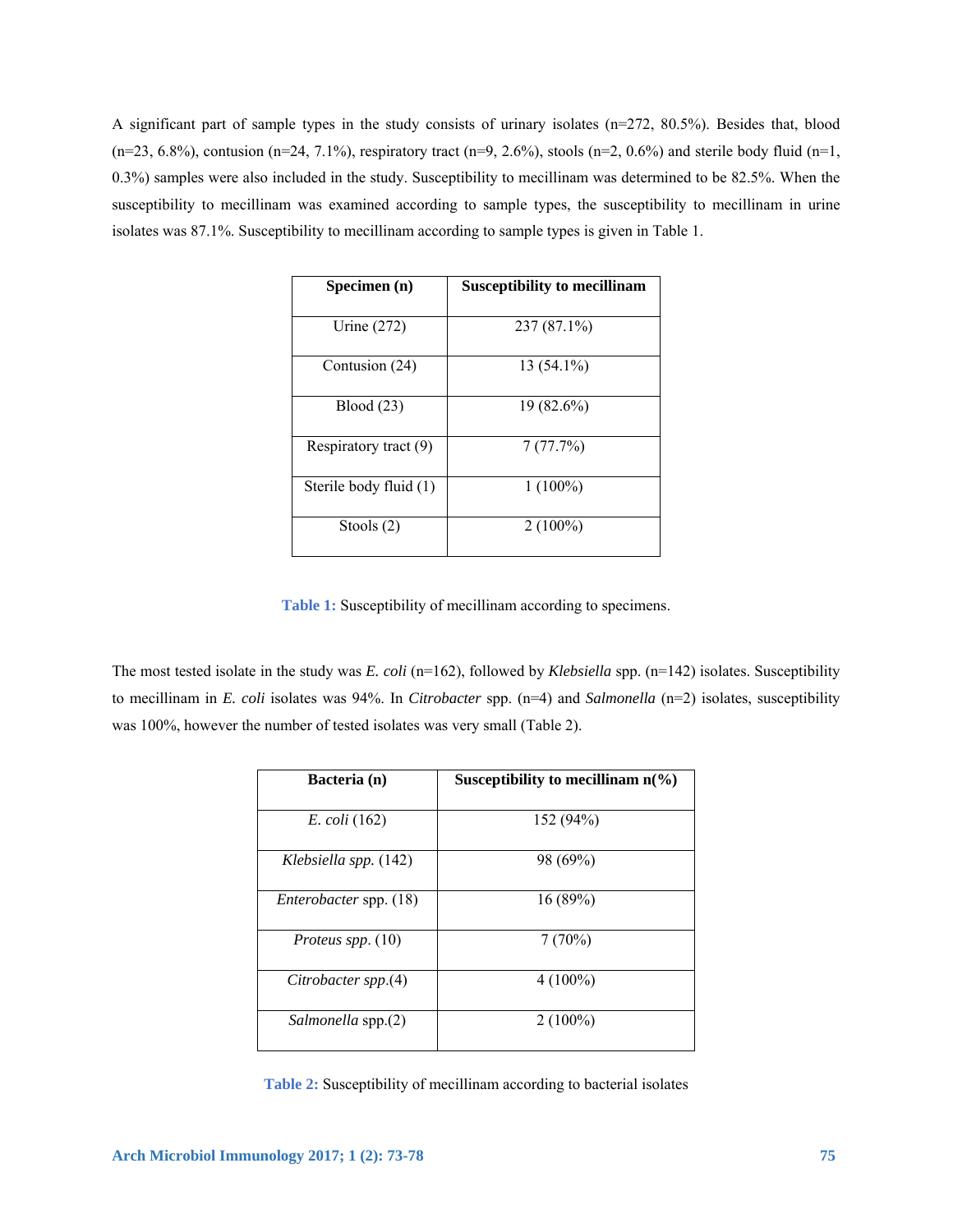The susceptibility to mecillinam of isolates resistant to amoxicillin-clavulanic acid, nitrofurantoin, trimethoprimsulfamethoxazole and ciprofloxacin which are often used for treatment of urinary tract infections was 75%, 67%, 76% and 78% respectively. Distribution according to bacteria types is given in Table 3. 61 imipenem-resistant isolate's susceptibility to mecillinam was 57% (n=35) in our study (Table 4).

|                   | AMC(R)/MES(S) | NF (R)/MES (S) | SXT(R)/MES(S) | CIP (R)/MES (S) |
|-------------------|---------------|----------------|---------------|-----------------|
| Citrobacter spp.  | 2/2           |                |               |                 |
| E. coli           | 31/29         | 4/3            | 47/42         | 45/43           |
| Enterobacter spp. | 9/8           | 4/4            | 1/1           |                 |
| Klebsiella spp.   | 59/37         | 40/24          | 44/27         | 69/35           |
| Proteus spp.      | 1/1           | 4/4            | 2/2           | 1/1             |
|                   | 102/77(75%)   | 52/35(67%)     | 94/72(76%)    | 86/67(78%)      |

**Table 3:** Susceptibility of mecillinam in urine isolates resistant to amoxicillin-clavulanic acid, nitrofurantoin and trimethoprim-sulfamethoxazole

| <b>Bacteria</b> | IMI (R)/MES (S) |
|-----------------|-----------------|
| F. coli         | 20/18           |
| Klebsiella      | 41/17           |

**Table 4:** Susceptibility of mecillinam in imipenem-resistant isolates

#### **4. Discussion**

Fosfomycin trometamol, mecillinam and nitrofurantoin are recommended the first for the treatment of noncomplicated urinary tract infections. Also, if the resistance rate to trimethoprim is not over 20%, trimethoprimsulfamethoxazole can be recommended for the first stage of the treatment as well [7]. The bacteria most frequently isolated from infections of urinary tract is *E. coli* (80%). In the conducted studies it has been determined that *E. coli* is highly resistant to ampicillin, sulfamethoxazole, trimethoprim and trimethoprim-sulfamethoxazole antibiotics. Even though mecillinam is not preferred in our country, it is the preferred agent for treating infections of urinary tract around the world, especially in North European countries. For this reason, it is advised to use mecillinam,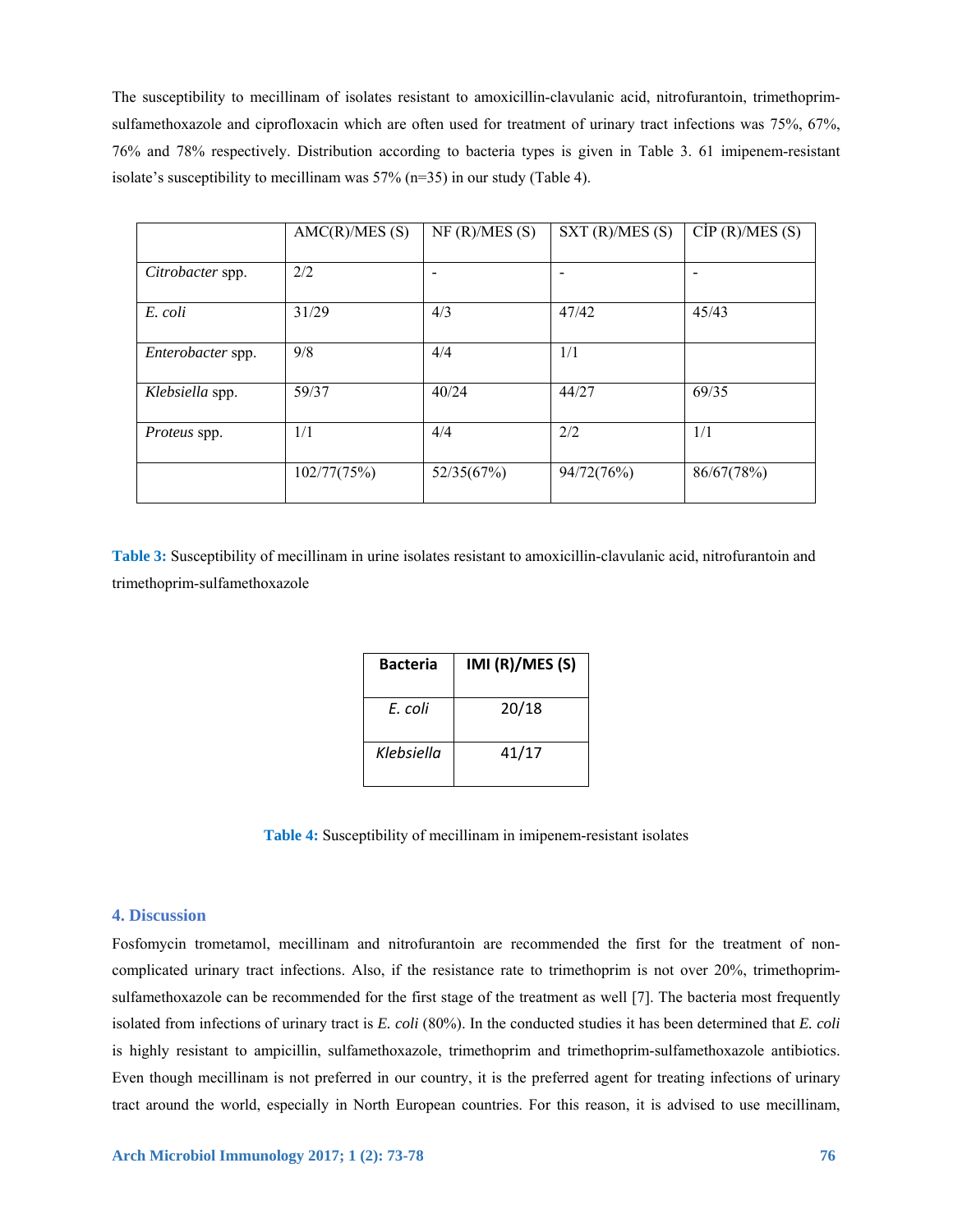nitrofurantoin and phosphomycin for the treatment of infections of urinary tract caused by *E. coli* [8]. In the study by Wootton et al, the resistance to mecillinam of *E. coli* isolates was determined to be 6.5% [9]. It was determined that the resistance to mecillinam of *E. coli* isolates obtained from community-onset urinary tract infections from five European countries (Austria, Portugal, Greece, United Kingdom and Sweden) was between 0-1,4%. The highest resistance rates with 1.4% were determined in Greece and Portugal [8]. In our study, the resistance of *E. coli* isolates to mecillinam was determined to be 6%. This resistance rate is rather low, even if it is slightly higher than the resistance rates in other European countries.

In a study conducted in Canada, 2000 urinary tract isolates' susceptibility to ampicillin, trimethoprimsulfamethoxazole, mecillinam, nitrofurantoin and ciprofloxacin was examined and the resistance rates were 41.1%, 19.2%, 14.7%, 5.0% and 1.8% respectively. In the same study, it was determined that a significant portion of *E. coli* isolates resistant to ampicillin, trimethoprim-sulfamethoxazole or ciprofloxacin were susceptible to mecillinam [10]. In our study, the susceptibility to mecillinam of isolates resistant to amoxicillin-clavulanic acid, nitrofurantoin, trimethoprim-sulfamethoxazole and ciprofloxacin was 75%, 67%, 76% and 78% respectively.

In the study by Mazzuli et al. [4] susceptibility to mecillinam was examined on gram negative bacteria isolated from urinary tract infections and the susceptibility of *E. coli, Klebsiella* spp., *Enterobacter* spp., *Proteus* spp, and *P. aeruginosa* was 99.7%, 100%, 100%, 97.6% and 57.1% respectively. It was determined in the same study that the activity of mecillinam is stronger than the activity of ampillicin, trimethoprim-sulfamethoxazole and nitrofurantion, but weaker than the activity of ciprofloxacin [4].

 When compared to other groups of beta-lactam antimicrobials, it was observed that mecillinam exhibited more effectiveness and stability than beta-lactamase producing isolates such as TEM, IRT and AmpC [11]. There are studies that demonstrate the effectiveness of mecillinam against isolates with various resistance determinants [1,12,13]. In a study conducted in India on the subject of extended spectrum beta-lactamase positive (GSBL) *E. coli* isolates' susceptibility to mecillinam, mecillinam resistance rate was 4.5% [12]. Also, mecillinam exhibited low minimum inhibitory concentration values in GSBL positive isolates and its efficiency increased further with betalactamase inhibitory combinations [1]. Since mecillinam resistance rate of NDM-1 positive *E. coli* isolates was determined to be as low as around 3,5%, it is believed that mecillinam can be a good choice for treatment of infections caused by this bacteria  $\left[^{13} \right]$ . As for our study, it was observed that 57% of carbapenem-resistant isolates were susceptible to mecillinam.

Mecillinam in vitro efficiency was examined in this study on sample types other than urine samples, but on a limited scale. High mecillinam susceptibility rates were observed, except in urine isolates, especially in bacterias isolated from blood culture. Even though mecillinam has been widely used in Scandinavian countries for a long time now, resistance increase has not been observed and despite its use as only medicine for treatment of urinary tract infections, it did not cause resistance increase [14]. It should be remarked that in our study over 90% susceptibility rate was determined for *E. coli* isolates, one of the most frequent causes for urinary tract infections. We believe that,